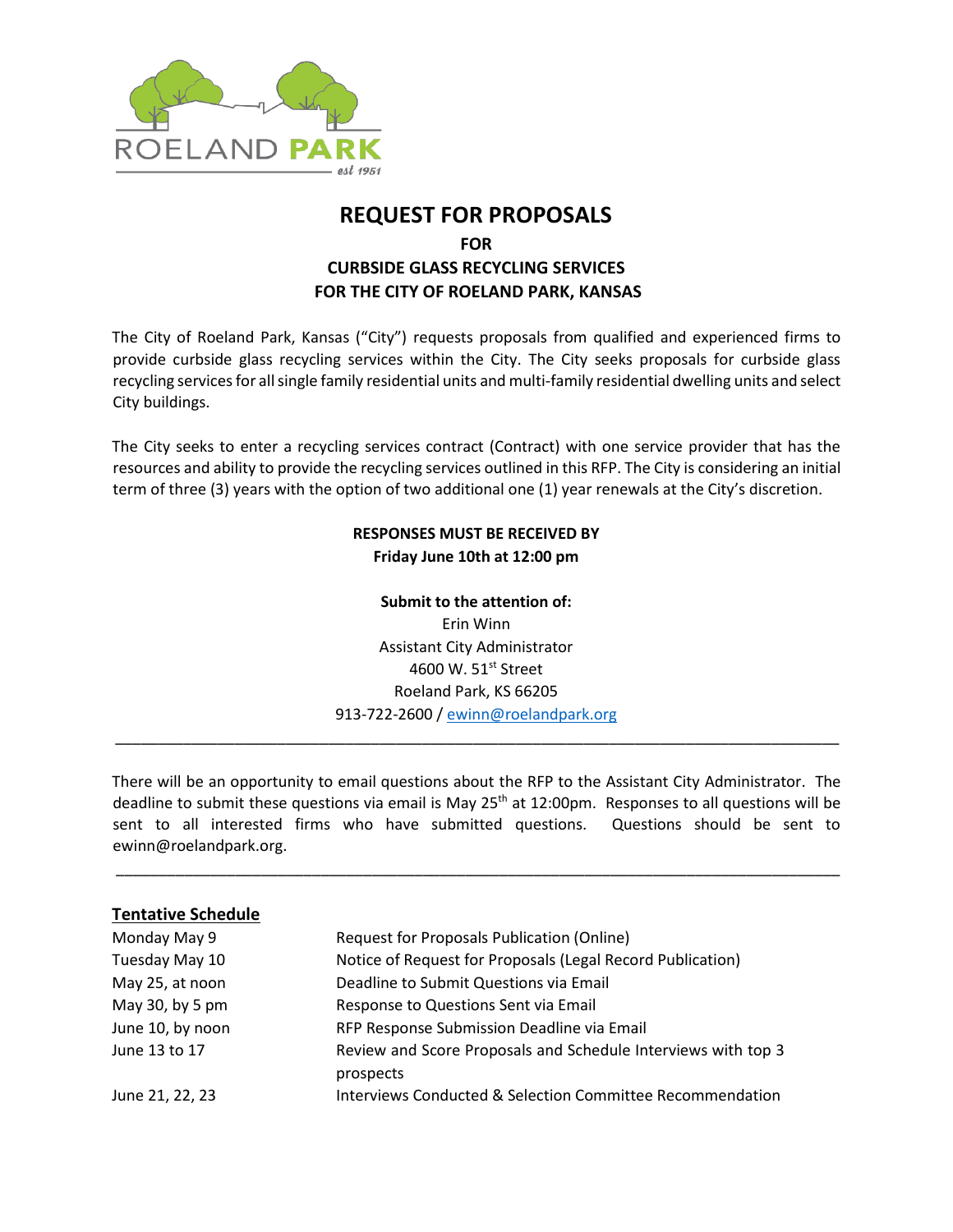# **Overview**

The City of Roeland Park is a Johnson County suburb located in northeast Johnson County, Kansas with a population of 6,827. There are currently 2,851 single family residence accounts receiving solid waste services and one multi-family complex. The City estimates 92% participation in the current curbside recycling program (excludes glass). A six month pilot curbside glass recycling program with weekly collection recently completed saw a set out rate of 21% with a total of 66% of participation of residents in the pilot zone participating during the 6 month period.

The City offers recycling services to City Buildings, listed below:

- City Hall office building at 4600 W.  $51<sup>st</sup>$  Street
- Public Works facility at 4800 Roe Parkway
- Community Center located at 4850 Rosewood Drive
- Aquatic Center located at 4850 Rosewood Drive

The City would like to offer glass recycling at two City Parks facilities; Nall Park and R Park.

# **General Scope of Services**

The City seeks to enter into a glass recycling services contract (Contract) with one service provider that has the resources and ability to provide curbside glass recycling services to 2,851 single family residential accounts, one multi-family complex, four (4) City facilities and two (2) City Parks. The City is considering an initial term of three (3) years with the option of two additional one (1) year renewals at the City's discretion.

#### **Single family residential service:**

The City is considering two single family residential service options. Proposers must propose on both service options. Based on the proposals received via this request, the City will select one of the following service options.

*Service Option 1:* City-wide collection (all residents receive recycling services) at curbside once a month. All residents will use a 14 gallon tote. The cost of the container should be included in the monthly fee.

*Service Option 2:* City-wide collection (all residents receive recycling services) at curbside once a month. Residents select either a 14 gallon tote or a 35 gallon cart. The cost of the tote or cart should be calculated and paid up front and separate from the monthly fee.

#### **Multi-family unit service:**

Collection at centralized outdoor locations with either 65 gallon or 95 gallon recycling carts. Participating multi-family units will contract directly with the Contractor for the service and be reimbursed for regular service costs by the City.

#### **City building service**

Monthly collection from City buildings using a 14 gallon tote. The cost of the tote should be included in the monthly fee.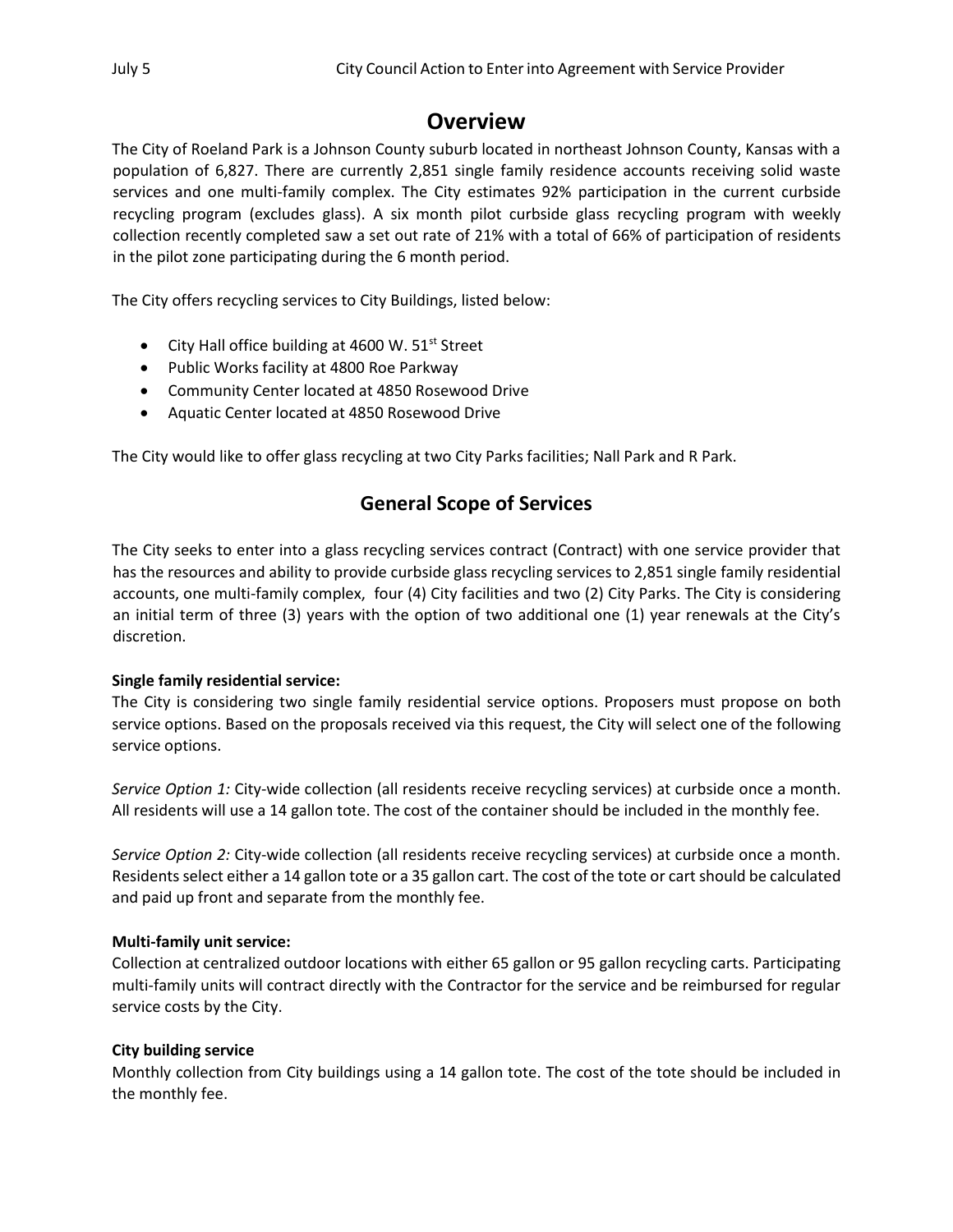#### **City Park service**

Collection from R Park and Nall park using 95 gallon carts. The cost of the cart should be included in the monthly fee.

# **Scope of Services**

#### **Contract Term**

The Contract awarded in response to the RFP will commence on January 1, 2023. The City is considering an initial term of three (3) years with the option of two (1) one year renewals.

#### **Single Family Residential Collection Requirements**

#### **Collection Schedule**

The Contractor will provide monthly curbside glass recycling services to each single family residential unit. All collection for glass recycling shall coincide with the City's solid waste collection schedule (ie, glass recycling for a certain area should be collected on the same day of the week as solid waste and other curbside recycling). The City contracts with Green for Life to provide solid waste services. Green for Life reserves the right to adjust route areas. In the case of route adjustment, ample notice will be provided to the Contractor. See the current solid waste collection map as Attachment A.

#### **Recycling Containers**

If the City chooses to purchase all containers up front, the City shall provide 14 gallon totes or 35 gallon carts.

If the City chooses to have the contractor include the price of the containers in the monthly fee, the Contractor shall provide all recycling totes.

#### **Point of Collection**

All single family residential collection will occur at the curbside. There may be a small number of houseside collections for elderly residents or those with short or long-term physical limitations or medical need. The City will qualify, authorize and provide a list of house-side collection addresses to the Contractor.

#### **Procedure for Handling Non-Targeted Materials**

If the contractor determines that a resident has set out non-targeted materials, the driver shall use the following procedure:

- 1. The contractor shall leave all materials in the resident's recycling container and leave an 'education tag' indicating acceptable materials, the proper method of preparation, and the availability of a glass recycling drop-off bin located in the Aldi parking lot.
- 2. The driver shall record the address and the Contractor shall report the address to the City in the respective monthly report.

#### **Multi-Family Residential Requirements**

#### **Collection Schedule**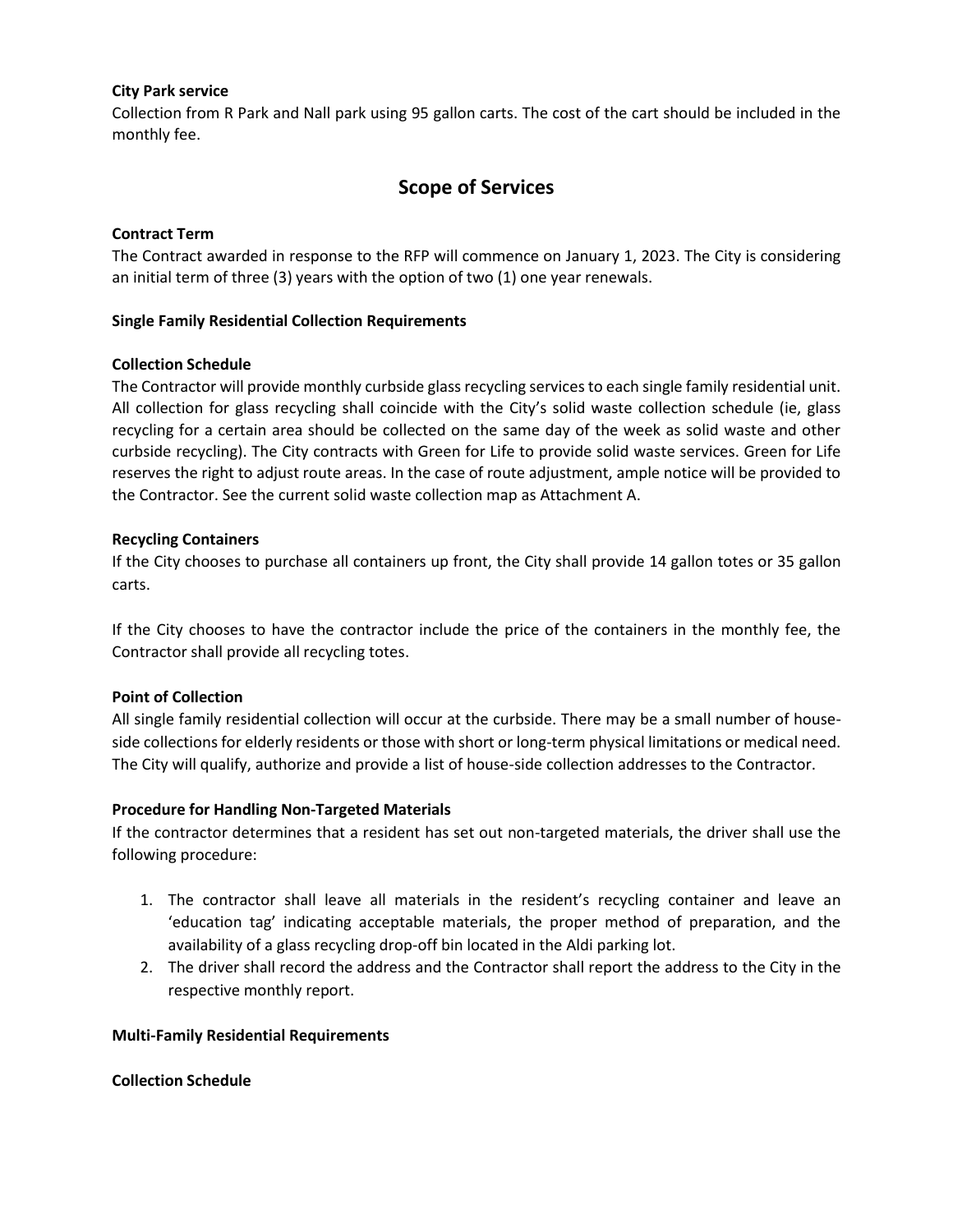The Contractor will provide regular glass recycling services to each participating Multi-Family Residential unit. The frequency of service will be dependent upon the size of collection container able to be used and the participation by residents of the complex.

## **Recycling Containers**

The Contractor shall be responsible for purchasing and distributing 65 or 95 gallon recycling carts.

## **Point of Collection**

All multi-family residential glass recycling collection will occur at centralized, outdoor locations. The City will work with the building owner to designate the point of collection locations.

## **Procedure for Handling Non-Targeted Materials**

Recycling containers with non-targeted materials shall not be collected. The Contractor shall notify the property's designated contact person) by phone that the material was not collected and the reason that the material was unacceptable.. The property will be required to fully empty the container of contaminants and wait for the next regularly scheduled service.

## **City Facility Collection Requirements**

#### **Collection Schedule**

The Contractor shall provide monthly glass recycling services to City Buildings. The current City Buildings are listed below:

- City Hall office building at 4600 W.  $51<sup>st</sup>$  Street
- Public Works facility at 4800 Roe Parkway
- Community Center located at 4850 Rosewood Drive
- Aquatic Center located at 4850 Rosewood Drive

#### **Recycling Containers**

The City will be responsible for recycling totes (purchase, distribution, maintenance and replacement, etc).

#### **Point of Collection**

All City building collection for glass recycling shall occur at centralized, outdoor locations. The City reserves the right to designate the point of collection.

#### **Special Event Recycling**

Working with the City, the Contractor will provide for recycling services for City-sponsored special events and other special events in which the City provides garbage collection services, as agreed upon between the City and the Contractor. The Contractor will provide the recycling containers. The City will request the Contractor to service the containers during regular business hours following the event. Infrequently, there may be a need to service the containers during the event or after regular business hours; prior arrangements will be made as to responsibility for such collections. The City will be the contact during the event.

Examples of annual events where the City would request recycling services include Concerts at R Park.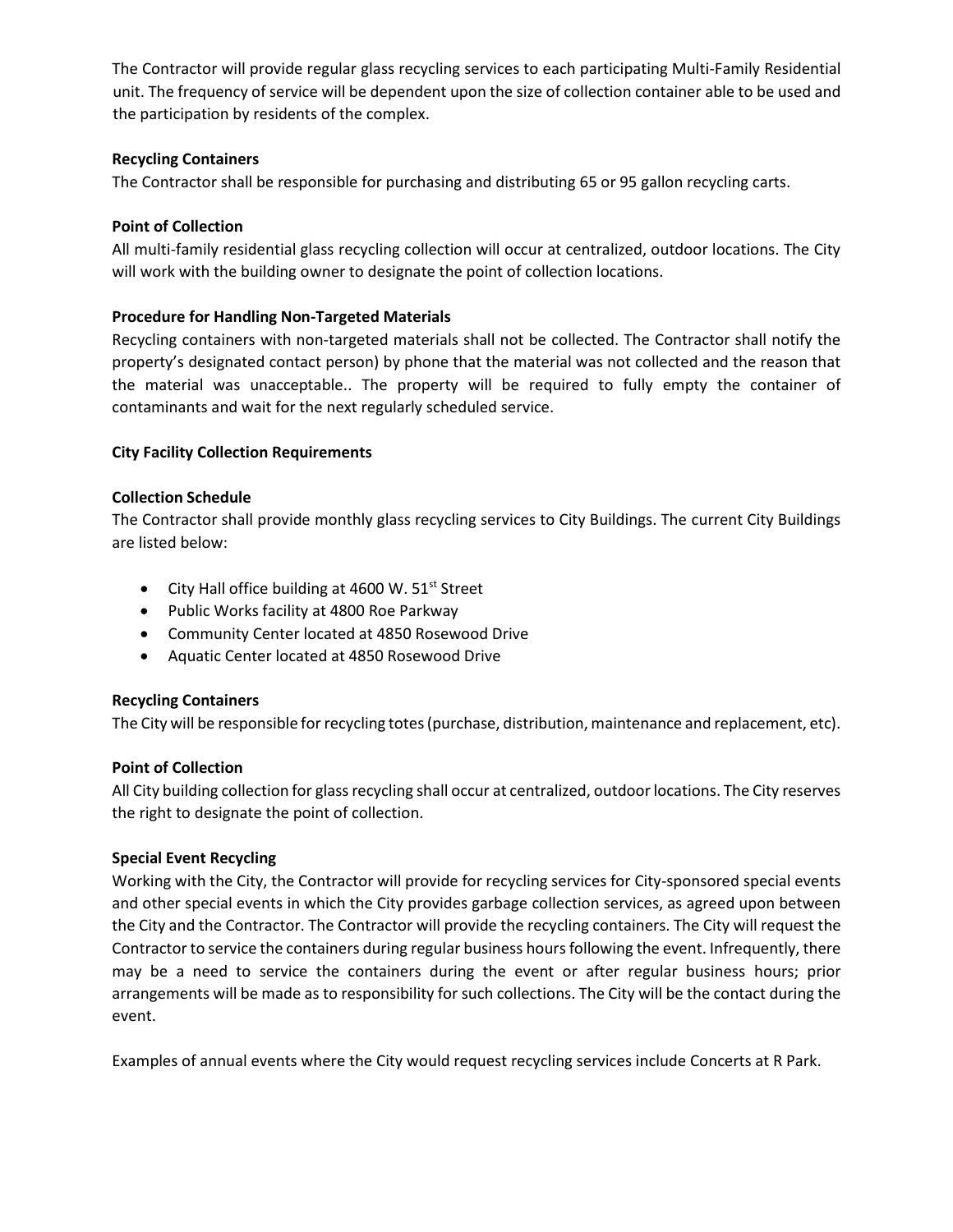# **General Terms and Conditions**

#### **Contractor Permit Requirement**

Haulers of recyclable materials must obtain a business license issued by the City, per the City's Code of Ordinances Sec. 15.107.

#### **Collection Vehicle Equipment Requirements**

The Contractor shall retain sufficient equipment to fulfill the requirements and specifications of the services described in this RFP. In addition, all collection vehicles used in performance of the Contract shall:

- Be duly licensed and inspected by the State of Kansas;
- Be properly insured;
- Operate within the weight allowed by state and local ordinances;

All of the vehicles must be in proper working order. All vehicles must be clearly identified on both sides with the Contractor's name and telephone number prominently displayed.

#### **Collection Hours and Days**

The City requires that glass recycling collection between the hours of 7:00 am and 6:00 pm. The City requires scheduled collection days to be Monday through Friday.

#### **Holidays**

Holidays refer to any holiday observed by Green for Life, the City's solid waste provider. When the single family scheduled collection day falls on a holiday, single family recycling collection services for that day will be performed on the same revised schedule as solid waste collection. Holiday calendar is attached as Attachment B.

#### **Severe Weather**

The Contractor may recommend postponement of recycling collections due to severe weather. In the event of postponement recommendation, the Contractor shall notify the City's Designated Contact Person via telephone or email by 7:00 am of the collection day. Upon postponement, collection will be made on a day agreed upon between the Contractor and the City.

#### **Customer Complaints/Missed Collections**

The City requests that residents and customers contact the Contractor with complaints or issues related to recycling services. The Contractor shall resolve the complaint on the same service day or make other reasonable arrangements with the resident.

The Contractor shall keep a log of all complaints, including the nature of the complaints, the names, addresses and contact numbers of the complainants; the date and time received; the Contractor's response and the date and time of the response. This information shall be provided to the City in a written monthly report.

#### **Reporting**

The Contractor shall submit to the City quarterly written reports.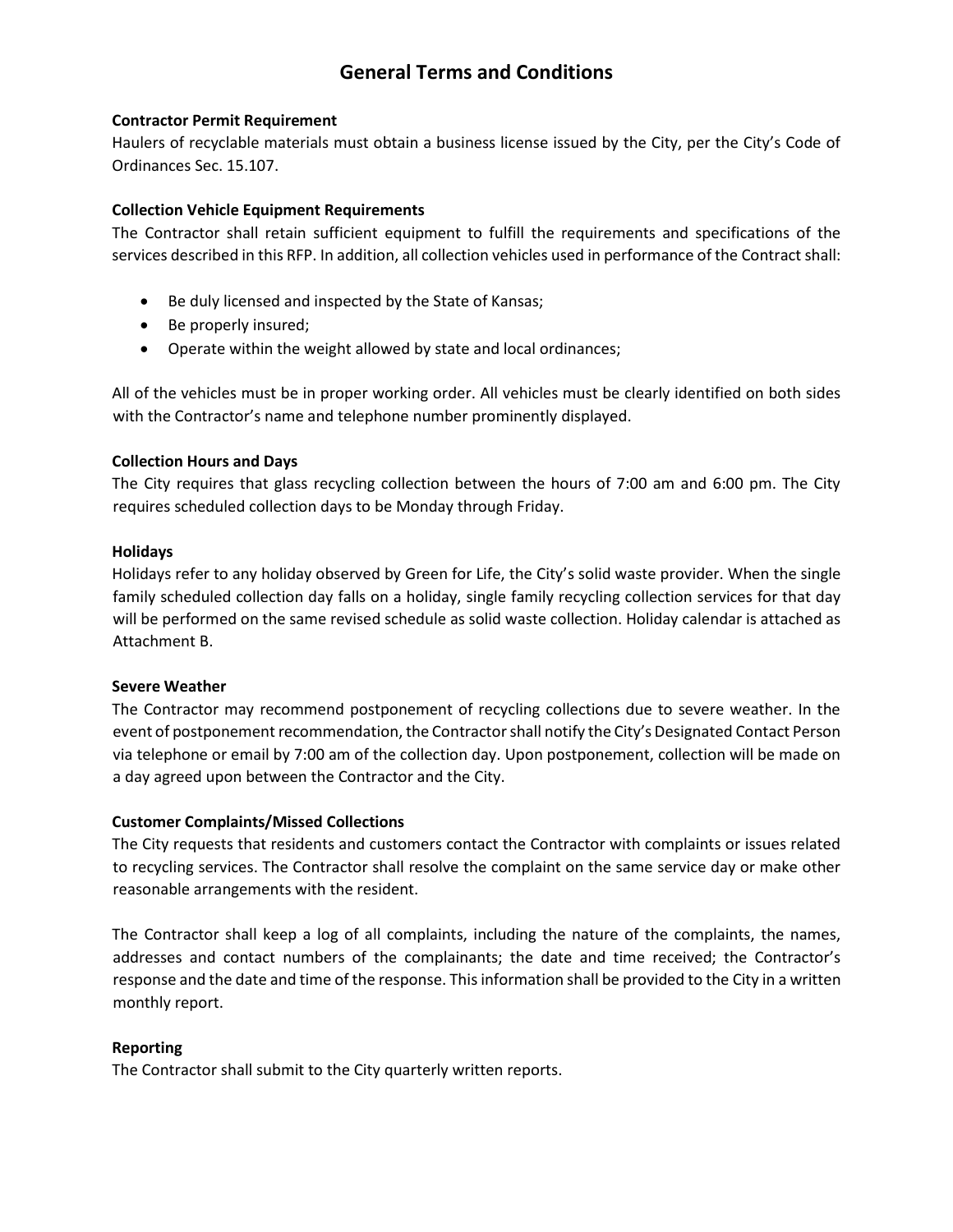The quarterly report shall be submitted by the  $15<sup>th</sup>$  of the month following quarter end (April, July, October, January). The quarterly report shall contain:

- Total quantities (in tons) of glass recyclable materials collected from single family residential units, multi-family residential units, City buildings and special events
- Total quantities (in tons) of recyclable materials processed and marketed to end-users
- Number of single family residential units setting out totes for collection each month
- Number of single family residential units currently receiving service, including the addition or removal or residences as requested by the homeowner or by City Staff
- Number of multifamily residential units currently receiving service, including the addition or removal or residences as requested by the homeowner or by City Staff
- Log of all complaints
- Log of all resident addresses where "education tags" were left because Non-Targeted materials were set out for recycling

#### **Public Education**

The Contractor and the City shall work together in the preparation of educational materials to ensure accurate information and program directions. The City shall cover the cost of public education through official City channels.

Contractor shall print and distribute non-targeted materials set-out notices. Contractor shall provide to the City in a monthly report the date and address of each non-targeted material set-out notice.

During the term of the Contract, the Contractor may be asked by the City to make public appearances or provide information for City boards and commissions. Proposers are encouraged to provide examples of their community involvement and education efforts.

#### **Ownership of Recyclable Glass**

All glass collection, upon being loaded onto the collection vehicle, shall become the property of the Contractor.

#### **Performance Monitoring**

The City will monitor the Performance of the Contractor against goals and performance standards required within this RFP and the Contract. Substandard performance as determined by the City will constitute non-compliance. If action to correct substandard performance is not taken by the Contractor within 60 days after being notified by the City in writing, the City will initiate the Contract termination procedures.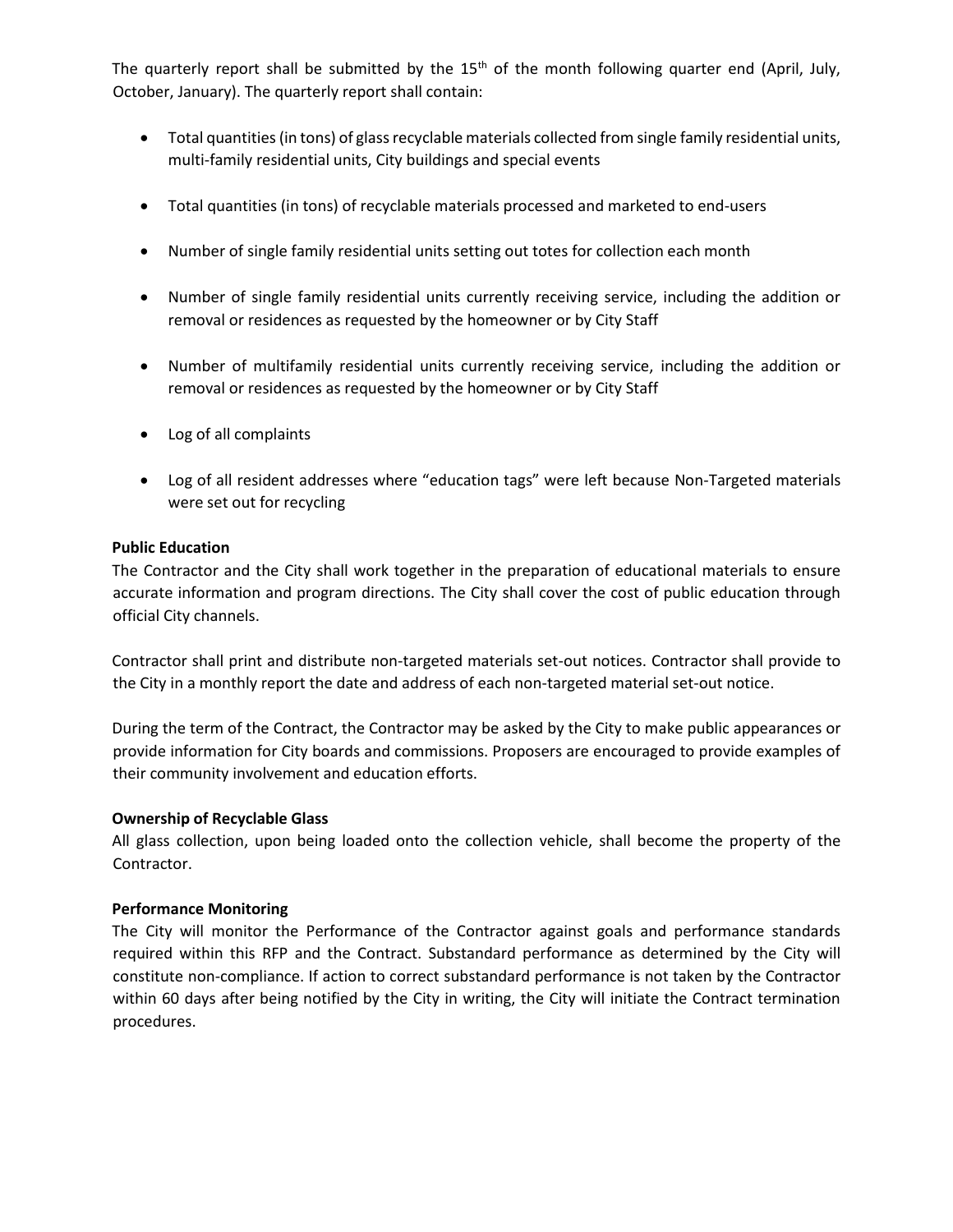#### **Payment Terms**

The City agrees to pay the Contractor on a monthly basis for glass recycling services provided to the City as described in the Contractor's proposal and/or negotiated between the City and the Contractor, and made part of an executed contract, based on the single-family residential unit service option selected.

The Contractor shall contract directly with participating multi-family units for regular service.

The Contractor shall provide recycling services to City Special Events at no charge. The Contractor shall not charge any other charges other than those explicitly authorized in Price Worksheets.

The Contractor shall submit itemized invoices for glass recycling services provided to the City on a monthly basis. Invoices shall be submitted in a format approved by the City. Invoices submitted shall be paid in the same manner as other claims made to the City.

#### **Modification to Rates**

The Contractor shall submit a written request for modifications to rates on or before September 1<sup>,</sup> 2023 and every September 1<sup>st</sup> thereafter. If the Contractor fails to submit a written request for modification to rates on or before September  $1<sup>st</sup>$ , the Contractor waives the right for a modification to rates.

All rates shall remain fixed from the execution of the contract through January 1, 2023. The adjustment, increase or decrease, shall be a an average for the most recent three year period for All Items of the Consumer Price Index for all Urban Consumers in the West North Central region as published by the U.S. Bureau of Labor Statistics as set forth in the executed contract.

#### **No Sublet/Subcontracting**

The Contractor shall not sublet or subcontract the glass recycling services or any portion thereof without prior written approval of the City.

#### **Proposal Contents**

Responders should submit one electronic copy to Erin Winn at [ewinn@roelandpark.org.](mailto:ewinn@roelandpark.org) If the file is too large, a flash drive or a hard copy may be submitted to:

Roeland Park City Hall Suite 200 Attn: Erin Winn 4600 W. 51st Street Roeland Park, KS 66205

The submittal should be no more than twenty (20) pages, including a cover letter. Submittals shall include:

- A cover letter that introduces the Proposer, confirms that all element of the RFP has been read and understood and summarizes your interest in the work. The letter should be one page maximum and list a single point of contact for the responding firm; and
- The experience and availability of key personnel; the Proposer's capabilities and experience with service of similar style and scope, qualifications, and unique attributes; and
- Materials that demonstrate the Proposer's ability to perform all requirements as stated in the RRP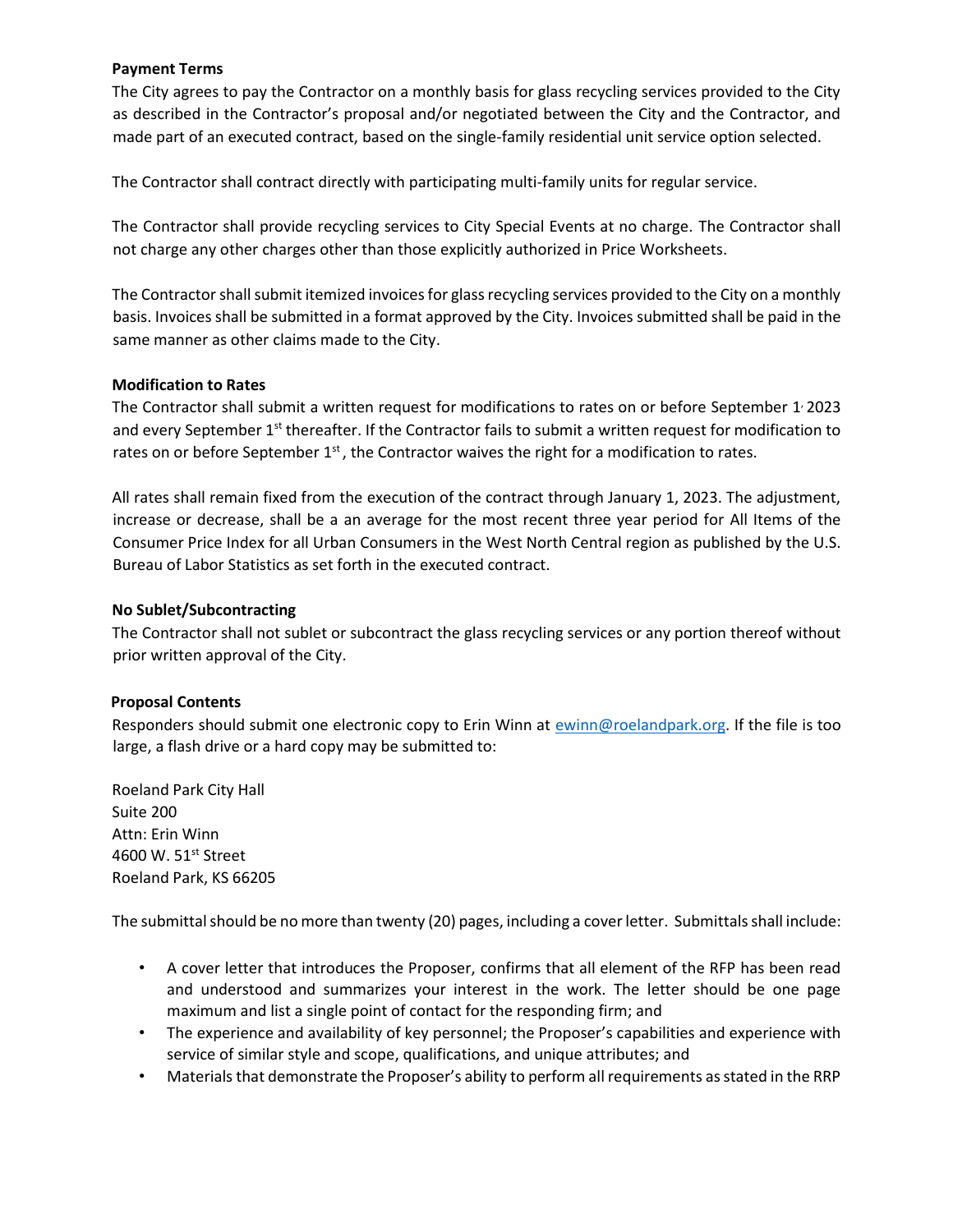- Specific evidence of past performance of the duties listed in the General Scope of Services, including a minimum of three (3) references, preferably from municipal agencies with which the firm has worked. Each reference must include an email address. References may be asked to complete a survey regarding their experience with the firm; and
- Detailed description of any exceptions or modifications to the RFP requirements, including alternative proposed language; and
- Completed price worksheet (attachment C)

## **Optional**

- Proposers are encouraged to provide examples of their involvement in community activities
- Proposers are encouraged to specify public education tools they are willing to provide (e.g. recycling education materials targeted for multi-family residents)
- Proposers are encouraged to indicate if they are willing to allow other communities in proximity (within a 5-mile radius) to Roeland Park the ability to "Piggy Back" (execute) the contemplated service agreement.

## **Disclaimer**

The City reserves the right to reject any and all responses to the Request. Materials submitted in response to this Request shall become the property of the City and will not be returned. The City is not providing any compensation for submission of a response to this RFP.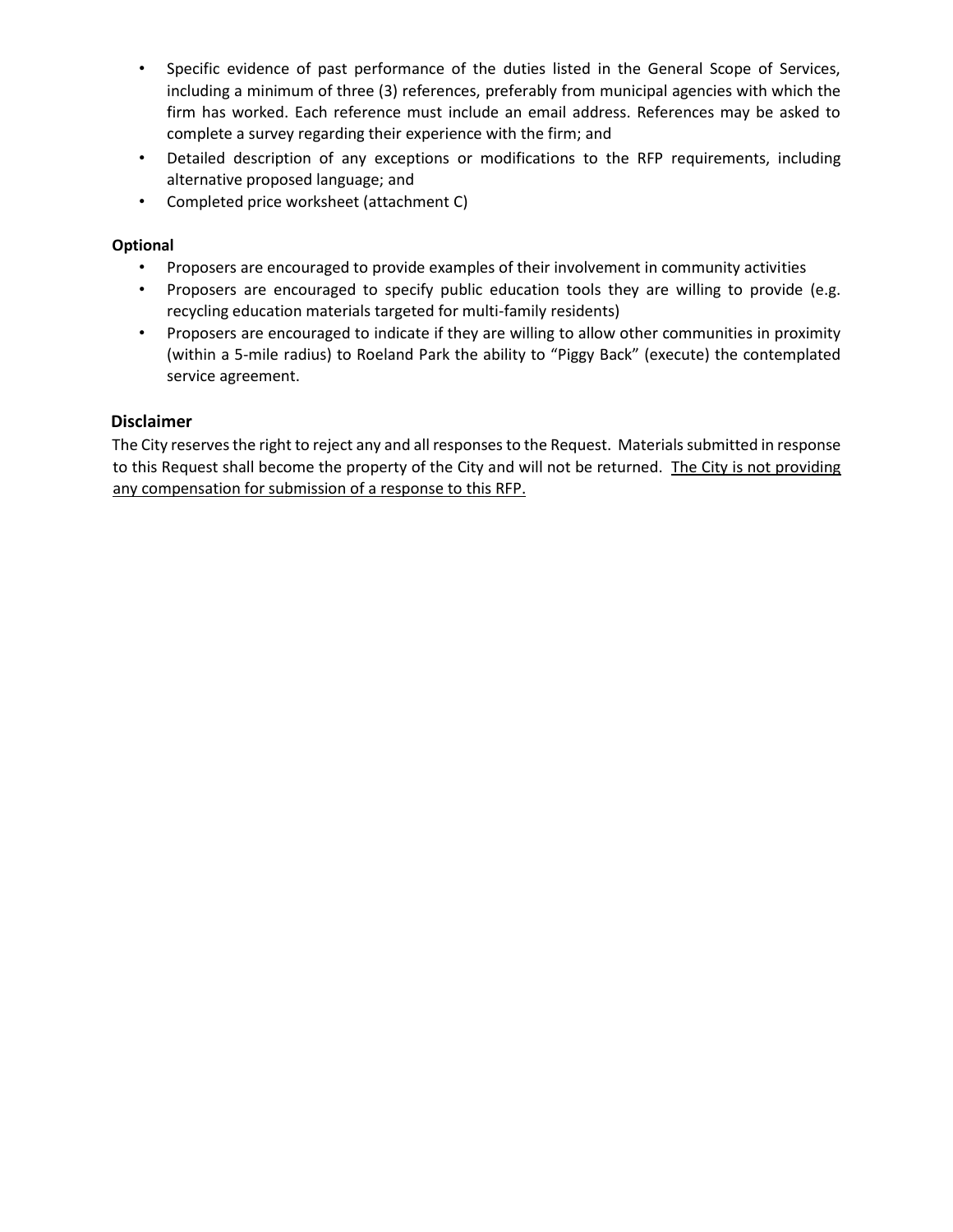



**Attachment B: Current Holiday Schedule**

# **HOLIDAY PICKUP SCHEDULE**

Unless otherwise noted, service that falls on the holidays listed below will be completed the following day, and service for subsequent days in the same week will also be completed one day later. In the event that a holiday falls on a regularly closed business day, service for that week will continue as normal.

- New Year's Day
- Thanksgiving Day
- Christmas Day
- July 4th